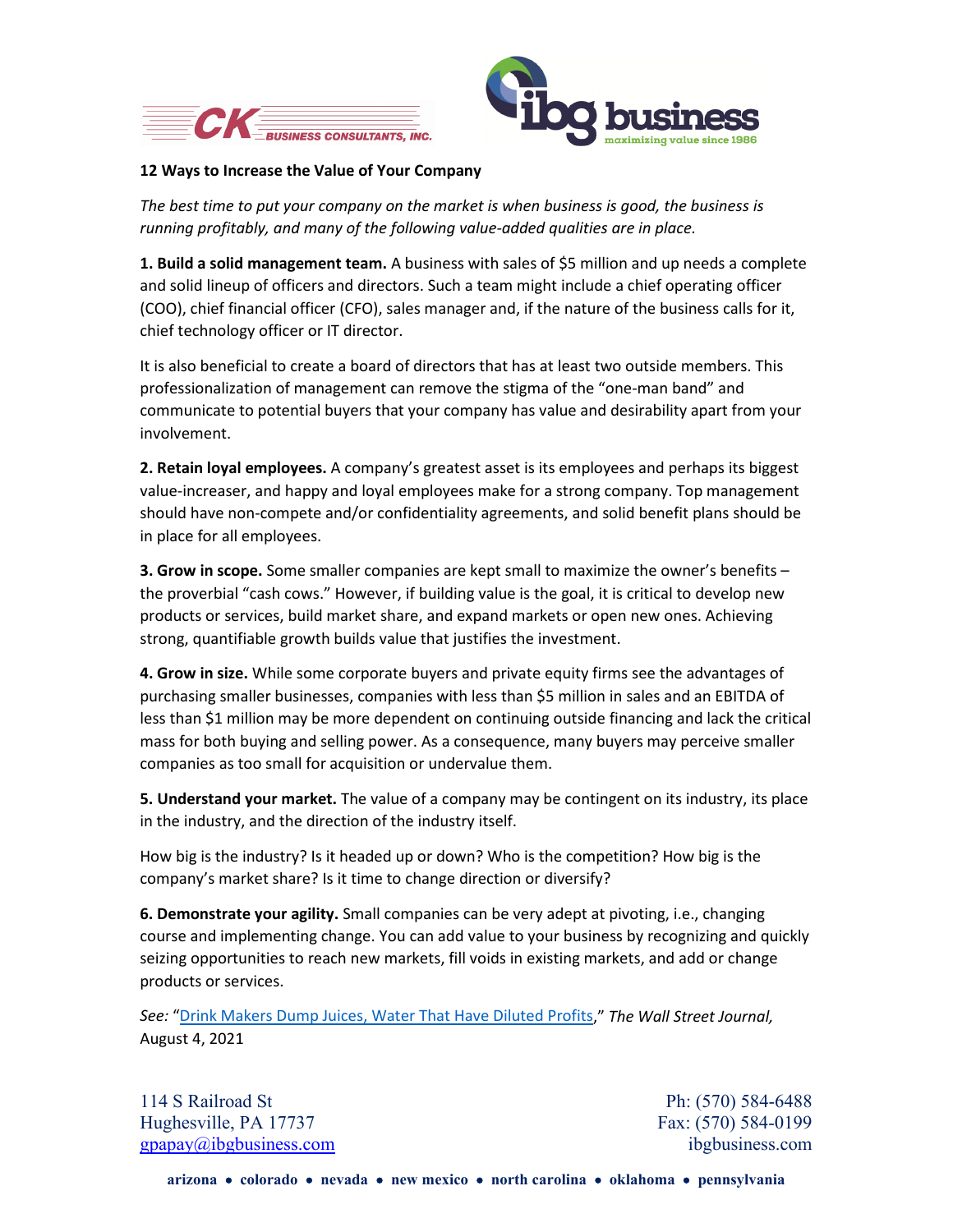



**7. Raise your name and brand identity.** You don't have to manufacture Kleenex, Band-Aids or Coca-Cola to have a strong brand identity. While the value of becoming a household name probably wouldn't justify the cost to your company, you can and should pursue strong, positive name recognition within your industry. Through targeted advertising, trade association involvement, giving back to the community, and other strategies, your company's name can become recognized as a leader in your industry vertical, and that can enhance its perceived market value to potential buyers.

**8. Put your plans on paper.** Business plans, financial plans and personnel plans should all be in writing and kept current. Terms of employment agreements should be spelled out and in writing. Business planning and company objectives, etc., should also be in writing, visually communicated, and reviewed periodically. Contracts should be reviewed and maintained on a current basis.

**9. Broaden your customer base.** Many smaller companies reduce their market value by becoming too dependent on a handful of customers or clients. Ideally, no customer or client should represent more than 10 percent of sales. Be intentional about expanding to new markets, introducing new products, and finding new customers that align with your company's core business.

**10. Take advantage of proprietary and other assets.** Patents, brand names, copyrights, alliances, and joint ventures are all examples of potentially valuable assets. So are innovative business practices, systems, procedures, and leveraged capacity. For instance, a commercial landscaping company turned a "down" time of year – winter – into a profitable season by installing snowplows on their trucks, utilizing their rolling stock and existing workforce to become a snow-removal resource that expanded their value to existing landscaping customers and broadened their customer base.

**11. Be "lean and mean."** Many companies lease their real estate needs, outsource their payroll, have their manufacturing done offshore, or have UPS handle their logistical needs. Since all noncore requirements are done by someone else, the company can focus its efforts on what it does best.

**12. Start the process.** While creating business value is critical to the long-term success, many business owners are held back by believing that "I don't have time now; I'll do it tomorrow" or "I'm too busy now putting out fires." Consequently, valuable opportunities to build the business and grow its value get sidetracked or put off indefinitely.

114 S Railroad St Ph: (570) 584-6488 Hughesville, PA 17737 Fax: (570) 584-0199 [gpapay@ibgbusiness.com](mailto:gpapay@ibgbusiness.com) ibgbusiness.com ibgbusiness.com ibgbusiness.com

**arizona** • **colorado** • **nevada** • **new mexico** • **north carolina** • **oklahoma** • **pennsylvania**